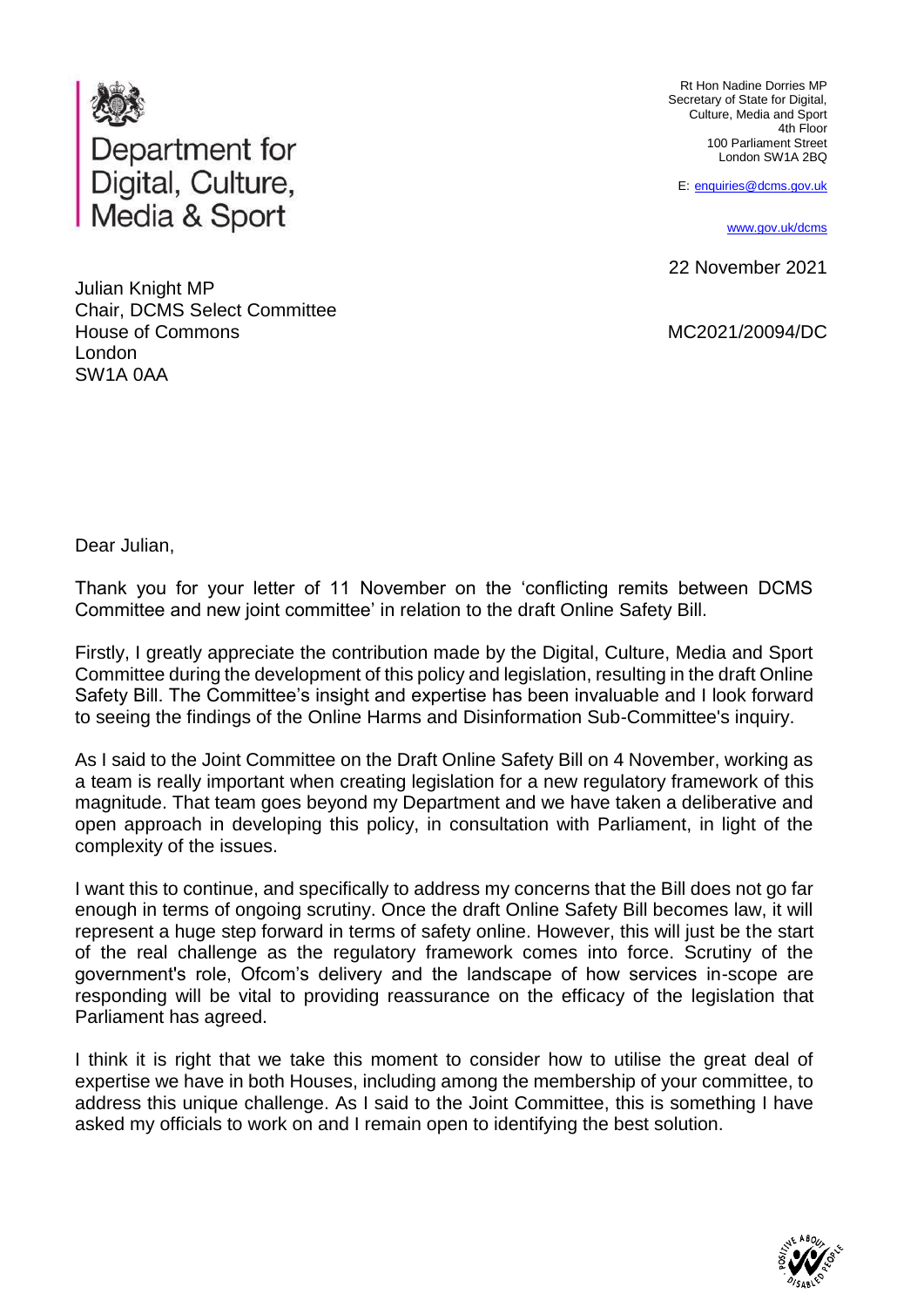I am looking forward to a constructive discussion on this on 23 November and will welcome your thoughts on the future role of the DCMS Select Committee and its Sub-Committee on Online Harms and Disinformation.

Rt Hon Nadine Dorries MP **Secretary of State for Digital, Culture, Media and Sport**

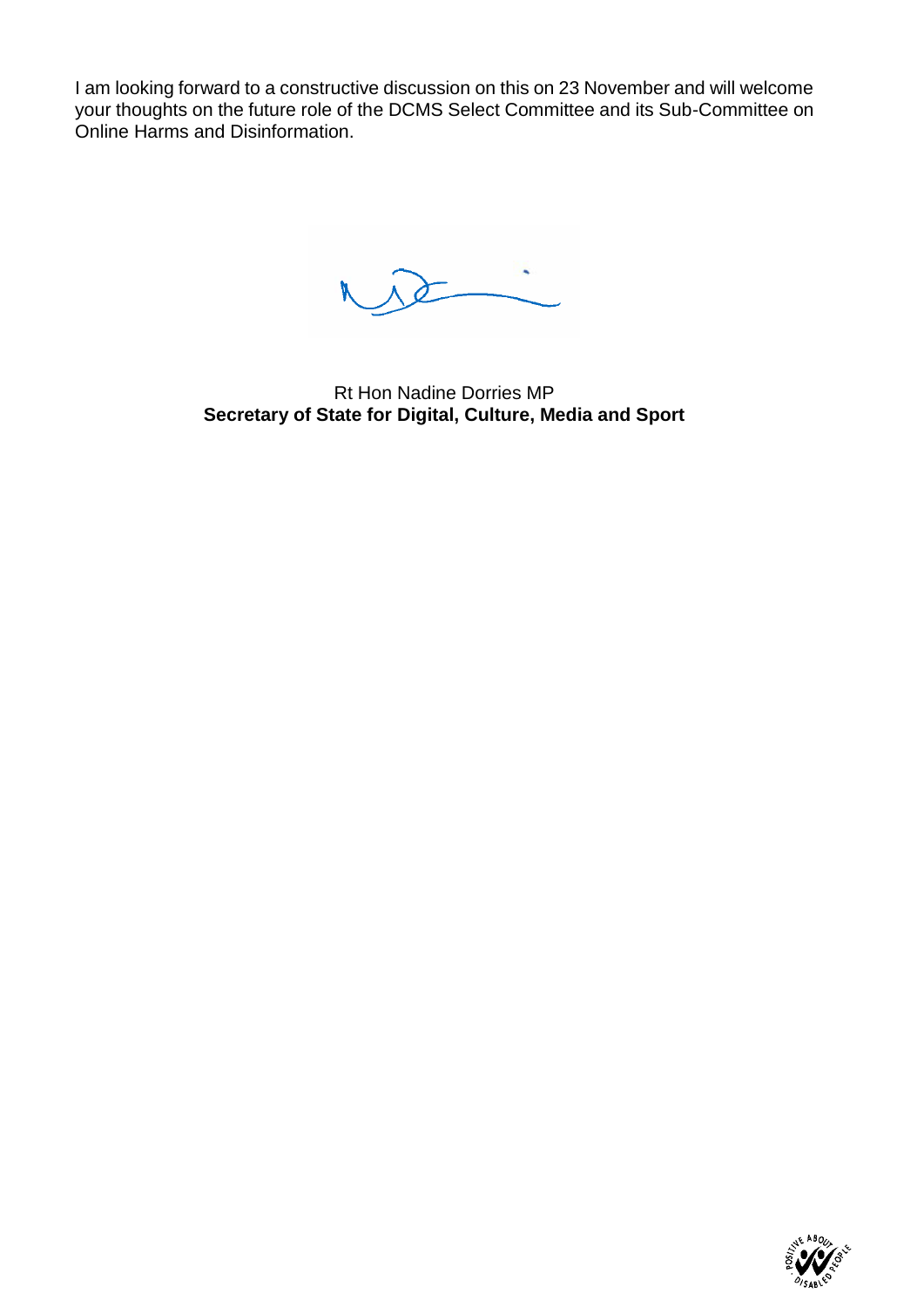

Digital, Culture, Media and Sport Committee

House of Commons, London SW1A 0AA Tel 020 7219 6188 website www.parliament.uk/cms

Secretary of State for Digital, Culture, Media and Sport 4th Floor, 100 Parliament Street London SW1A 2BQ

By email

11 November 2021

Dear Secretary of State,

## **Conflicting remits between DCMS Committee and new joint committee**

My committee noted your comments to the Joint Committee on the Draft Online Safety Bill last week. We have discussed those comments, in Committee, and I am writing to express our disquiet at these proposals.

You told the Joint Committee that there was a need for ongoing scrutiny of online safety by a committee like the joint committee. You said that you would be mandating the creation of a committee within the Bill and cited the example of the Joint Committee on Human Rights as a precedent. You did not, however, indicate on what the need for a new joint committee would be, with the consequent additional pressure on Parliamentary resources (such as expenditure, space and Members' time).

Unlike the Joint Committee on Human Rights, you gave no indication that the proposed committee would have any procedural rights or responsibilities. You talked only about the need for ongoing scrutiny and the value of engaging both MPs and Peers, a task that we consider has been effectively conducted for several years by both this Committee and the Communications and Digital Committee in the House of Lords.

The DCMS Committee has the remit to examine the policies of the DCMS Department and its associated arms-length bodies, which includes online safety, the regulation of tech polices and the work of Ofcom, including the pre-appointment of its Chair. We would consider a joint committee that duplicated our work as a waste of time and resource and could potentially introduce some uncertainty about responsibilities and priorities amongst stakeholders and the bodies we scrutinise.

Most crucially, the Joint Committee on Human Rights was not mandated by the Human Rights Act. The Leader of the House at that time announced the establishment of the joint committee in the usual fashion. Indeed, it was the additional scrutiny and powers mandated by the Human Rights Act, such as requirements to report to Parliament on any remedial order made under the Act, that created the need for a new joint committee: additional scrutiny and powers that do not appear in the current Online Safety Bill.

We question the need for a new joint committee in this area if it will simply replicate the scrutiny that this Committee already carries out through its Sub-Committee on Online Harms. Indeed, our Committee would be reassured by a clear endorsement that our Sub